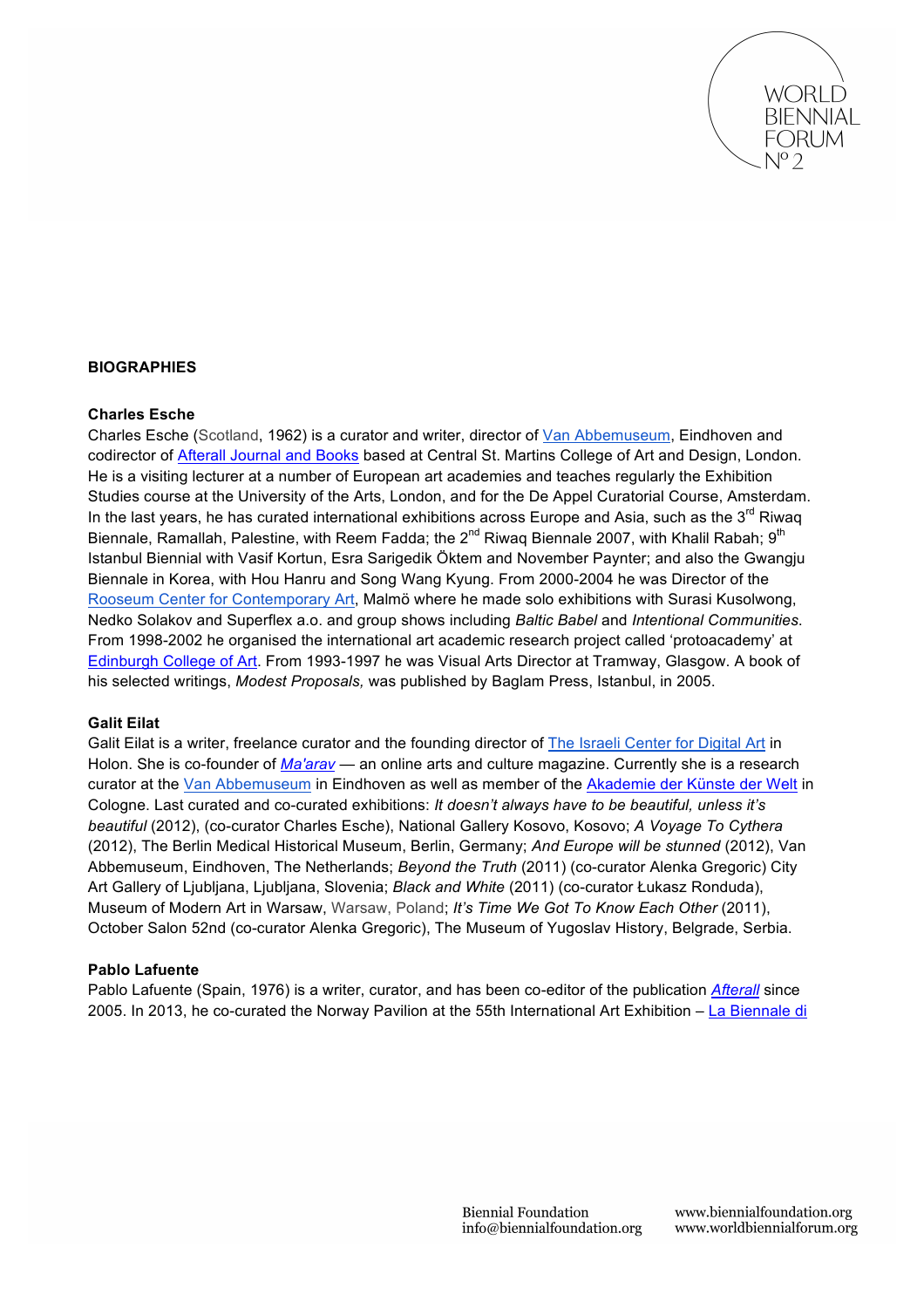

Venezia, along with Marta Kuzma and Angela Vettese. He researches themes that involve contemporary art, the history of exhibitions, aesthetics and politics, in addition to working in the field of education, developing two courses at the Central St. Martins College of Arts and Design of the University of the Arts in London. Since 2008, he has been associated curator of the Office for Contemporary Art Norway. He has contributed to the area of art criticism and education, participating in symposiums and frequently writing for such publications as *Art Monthly, Art Review, Parkett*, *The Wire* and *Frieze Magazine*.

## **Nuria Enguita Mayo**

Curator, writer and editor, Nuria Enguita Mayo is the editor of Concreta, a magazine about image theory, coeditor of Afterall and a member of the directory of the program arteypensamiento at the Universidad Internacional de Andalucía, where she develops the itinerary of artist seminars known as "Narrativas de Fuga" [Escape Narratives]. She holds a degree in Art History and Theory from the Universidad Autónoma de Madrid (1990). From 1991 to 1998, she worked as a conservator at the Institut Valencià d'Art Modern, where she curated exhibitions dedicated to Cildo Meireles, José Antonio Orts and Juan Downey among others. In May of 1998, she organized the group exhibition *Scattered Affinities* in New York and Madrid, and selected a series of films and videos from the 1960s and '70s for the Museu Serralves's collection. In 2002, she was part of the group of curators of Manifesta 4 in Frankfurt. In 1998, she was put in charge of projects at Fundació Antoni Tàpies, where she realized exhibitions and publications dedicated to Chris Marker, Renée Green, Rainer Oldendorf, Eulàlia Valldosera, Victor Burgin, Asger Jorn, Jon Mikel Euba, Sanja Ivekovic, Pedro G. Romero, Ibon Aranberri and Steve McQueen. She also realized exhibitions dedicated to Eulalia Valldosera and Ibon Iron Aranberri at the Museu Nacional Centro de Arte Reina Sofia. She recently curated the exhibition *Casa, modo de usar* [House, How to Use] by Leonor Antunes at Museu Serralves in Portugal and the exhibition *Actos de edición* at the Botín Santander foundation. She was cocurator of the Medellín Biennial in 2011, the exhibition *Luis Claramunt El Viaje Vertical* at Museu d'Art Contemporani de Barcelona (MACBA) in Spain and *Narrativas Domésticas: Mas allá del álbum de familia para sla Diputación de Huesca* [Domestic Narratives: Beyond the Family Album to the Deputation of Huesca] (2012). She is currently in charge of the curatorship of Lynne Cohen's works at Fundación Mapfre in Madrid (2014).

# **Oren Sagiv**

Working out of his own studio, Oren Sagiv has focused on installation architecture, and designing art exhibitions, theatre, dance and performances. The scope of Oren's work ranges from large-scale public projects, such as the *Intersection* | **Prague Quadriennial** (2011), as well as temporary urban interventions, to small scale and experimental interdisciplinary projects. Oren is the head of exhibition designer of the Israel Museum, Jerusalem, and is also a professor of architecture in the Department of Architecture at Bezalel Academy for Art and Design in Jerusalem.